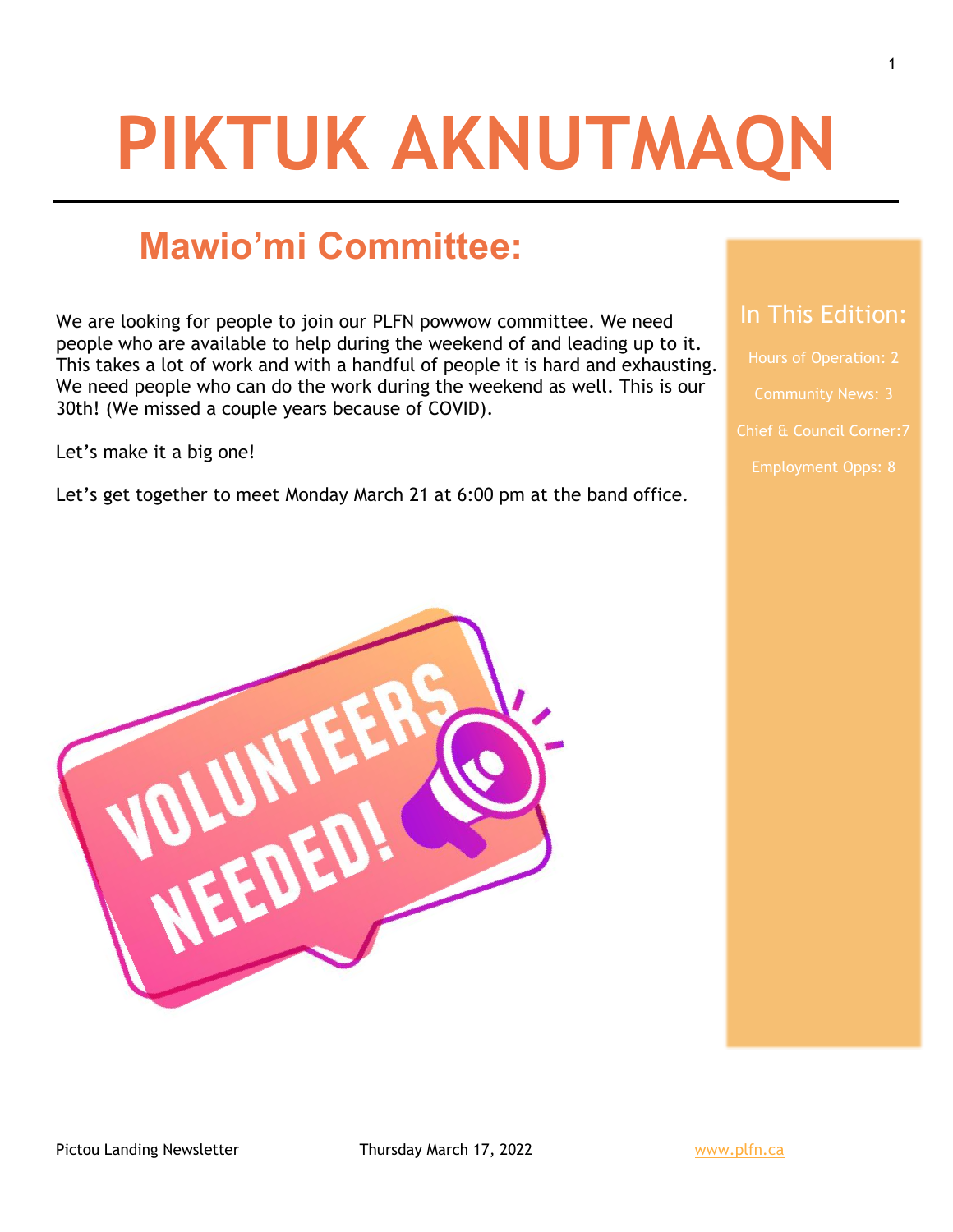

2

٦



| <b>Band Office Hours</b>                                                                              | <b>Health Centre Hours</b>                                                                            | <b>Garbage Day</b>                                                                                                                | <b>Chief &amp; Council</b><br><b>Meetings</b>                                                                                                                                                                           |
|-------------------------------------------------------------------------------------------------------|-------------------------------------------------------------------------------------------------------|-----------------------------------------------------------------------------------------------------------------------------------|-------------------------------------------------------------------------------------------------------------------------------------------------------------------------------------------------------------------------|
| Monday - Thursday<br>$9:00$ am - 4:00 pm<br>Friday<br>$9:00$ am - $3:00$ pm<br>Closed for lunch hour. | Monday - Thursday<br>$9:00$ am - 4:00 pm<br>Friday<br>$9:00$ am - $3:00$ pm<br>Closed for lunch hour. | Collection is every<br>second Tuesday<br><b>Next Collection Date</b><br>is:<br>Tuesday March 22,<br>2022<br>Tuesday April 5, 2022 | The next Chief &<br>Council meeting is<br>Monday March 21.<br>To submit a letter or<br>request please email<br>janet@plfn.ca or<br>webmaster@plfn.ca or<br>you can drop off at<br>the front desk of the<br>Band Office. |
|                                                                                                       |                                                                                                       |                                                                                                                                   |                                                                                                                                                                                                                         |
| <b>VCM Hours</b>                                                                                      | <b>Wolf Den Hours</b>                                                                                 | <b>Pictou Landing Pantry</b><br><b>Hours</b>                                                                                      | <b>Fisheries Hours</b>                                                                                                                                                                                                  |
| Monday - Friday                                                                                       | Open 7 days a week                                                                                    | Tuesday                                                                                                                           | Monday - Thursday                                                                                                                                                                                                       |
| $7:00$ am - 11:00 pm                                                                                  | 9:00 am - Midnight                                                                                    | 1:00 pm $-3:00$ pm                                                                                                                | $9:00$ am - 4:00 pm                                                                                                                                                                                                     |
| Saturday- Sunday                                                                                      |                                                                                                       | Wednesday - Thursday                                                                                                              | Friday                                                                                                                                                                                                                  |
| $9:00$ am - 11:00 pm                                                                                  |                                                                                                       | $9:00$ am - $3:00$ pm                                                                                                             | $9:00$ am - $3:00$ pm                                                                                                                                                                                                   |

T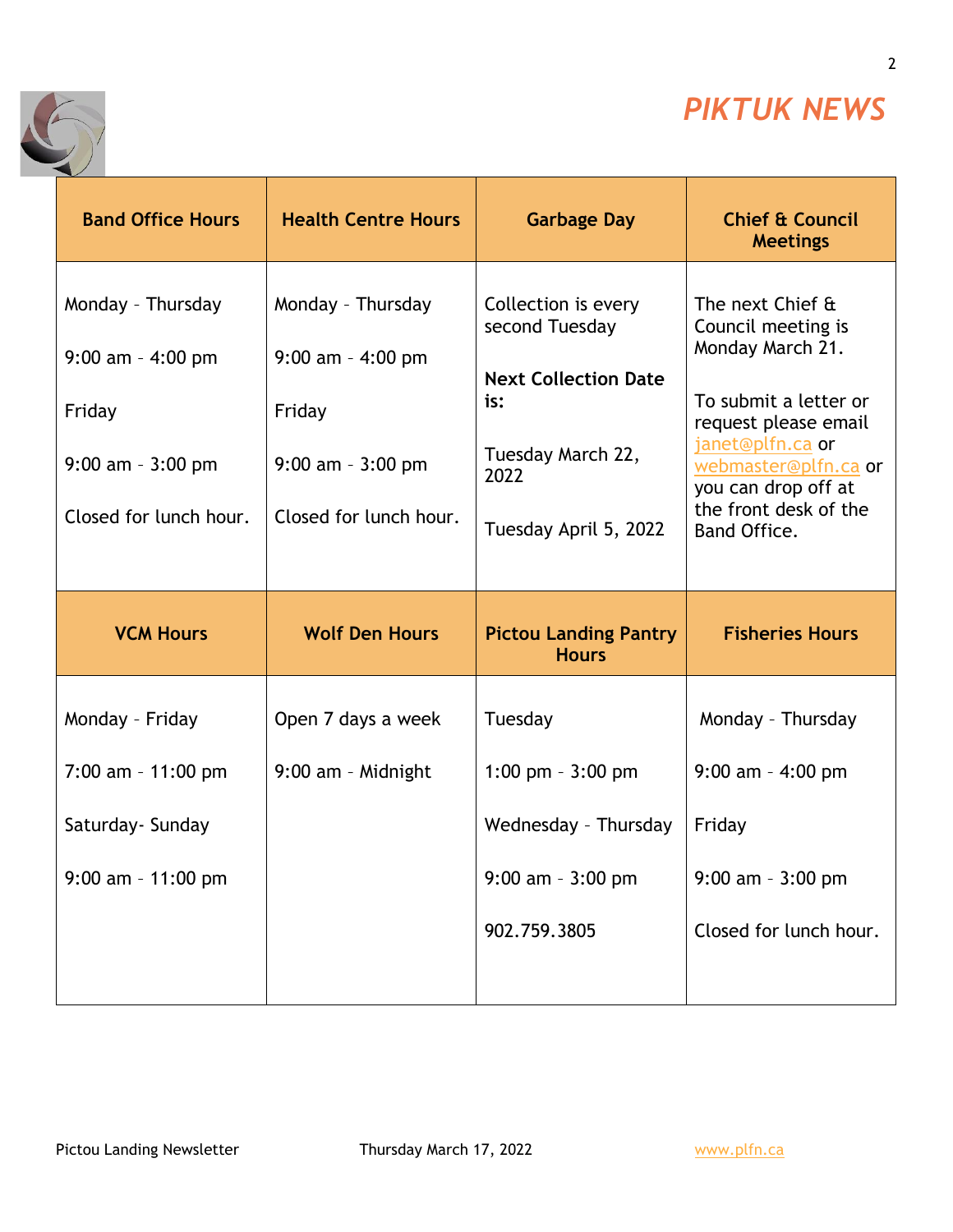## Notice from the Health Centre:

Kenny Prosper is back he can be reached at 902-471-2988. Kenny is the liaison worker for clients going to hospitals in Halifax.

## Notice from Social Department:

A reminder to please submit all power bills on time.

2022/2023 client applications are due. Please make an appointment to meet with Colleen or George. Applications are due before April 15, 2002. Failure to do so will result in a temporary suspension of assistance.

## **Are you between the ages of 18 to 30 years?**

## **And interested in a paid training program?**

Well, we're looking for you!! The Economic Development & Social departments were successful in securing funding to offer paid training for 13 individuals in the community.

There is **no experience** required, only the need to learn and commitment for 20 weeks. There will be 4 weeks skills training and 16 weeks of job placement.

Job placements opportunities are available in:

**Carpentry** Information Technology Office Administration Home care assistant Daycare assistant Youth Wellness Worker

All you have to do is apply. Application is on the next page.

For more information, contact:

Heather Mills [Heather.m@plfn.ca](mailto:Heather.m@plfn.ca) or Colleen Denny [Colleen.d@plfn.ca](mailto:Colleen.d@plfn.ca)

\*\* We can offer assistance with childcare costs during this program as well\*\*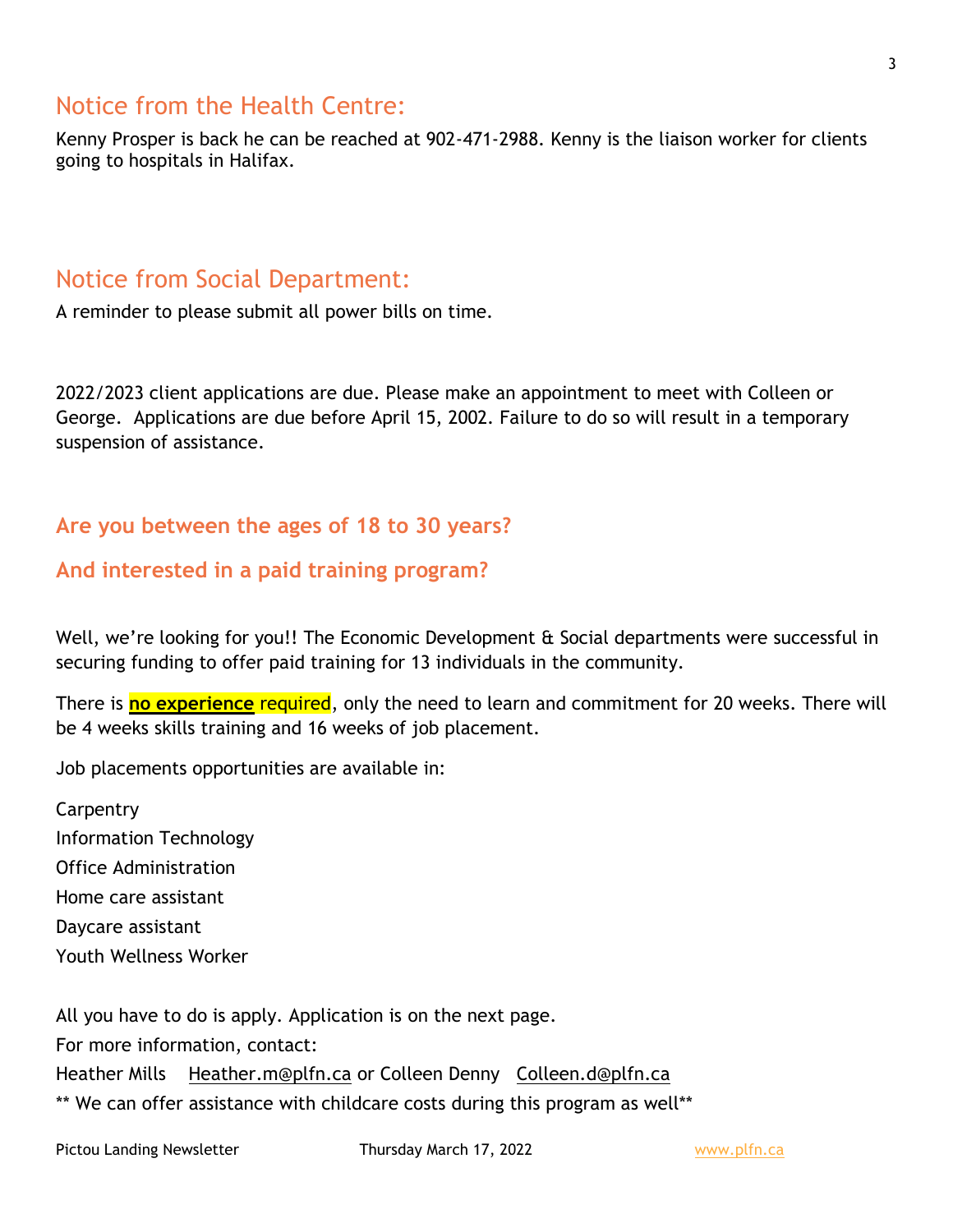

## Pictou Landing First Nation

### IAFNYES (Social Program) Registration Form -

| Birthdate: (mm/day/year) example and the state of the state of the state of the state of the state of the state of the state of the state of the state of the state of the state of the state of the state of the state of the |
|--------------------------------------------------------------------------------------------------------------------------------------------------------------------------------------------------------------------------------|
|                                                                                                                                                                                                                                |
|                                                                                                                                                                                                                                |
|                                                                                                                                                                                                                                |
|                                                                                                                                                                                                                                |
| If you do not have a phone at home, please provide a contact name and number:                                                                                                                                                  |
| Contact Number: _____________________                                                                                                                                                                                          |
| Please check the appropriate box:                                                                                                                                                                                              |
| <b>Current Social Client:</b>                                                                                                                                                                                                  |
| What Skills do you currently have?                                                                                                                                                                                             |
|                                                                                                                                                                                                                                |
| What field are you interested in? Check all that apply                                                                                                                                                                         |
| Carpentry  <br>Homecare Assistant                                                                                                                                                                                              |
| IT (Computer Technician) Office Administration                                                                                                                                                                                 |
| Youth Wellness Worker<br>Daycare Assistant                                                                                                                                                                                     |
| Please check the appropriate box:                                                                                                                                                                                              |
| <b>Current Social Client:</b>                                                                                                                                                                                                  |
| Past Social Client:                                                                                                                                                                                                            |
| Signature: Signature: Signature: Signature: Signature: Signature: Signature: Signature: Signature: Signature: Signature: Signature: Signature: Signature: Signature: Signature: Signature: Signature: Signature: Signature: Si |
|                                                                                                                                                                                                                                |
|                                                                                                                                                                                                                                |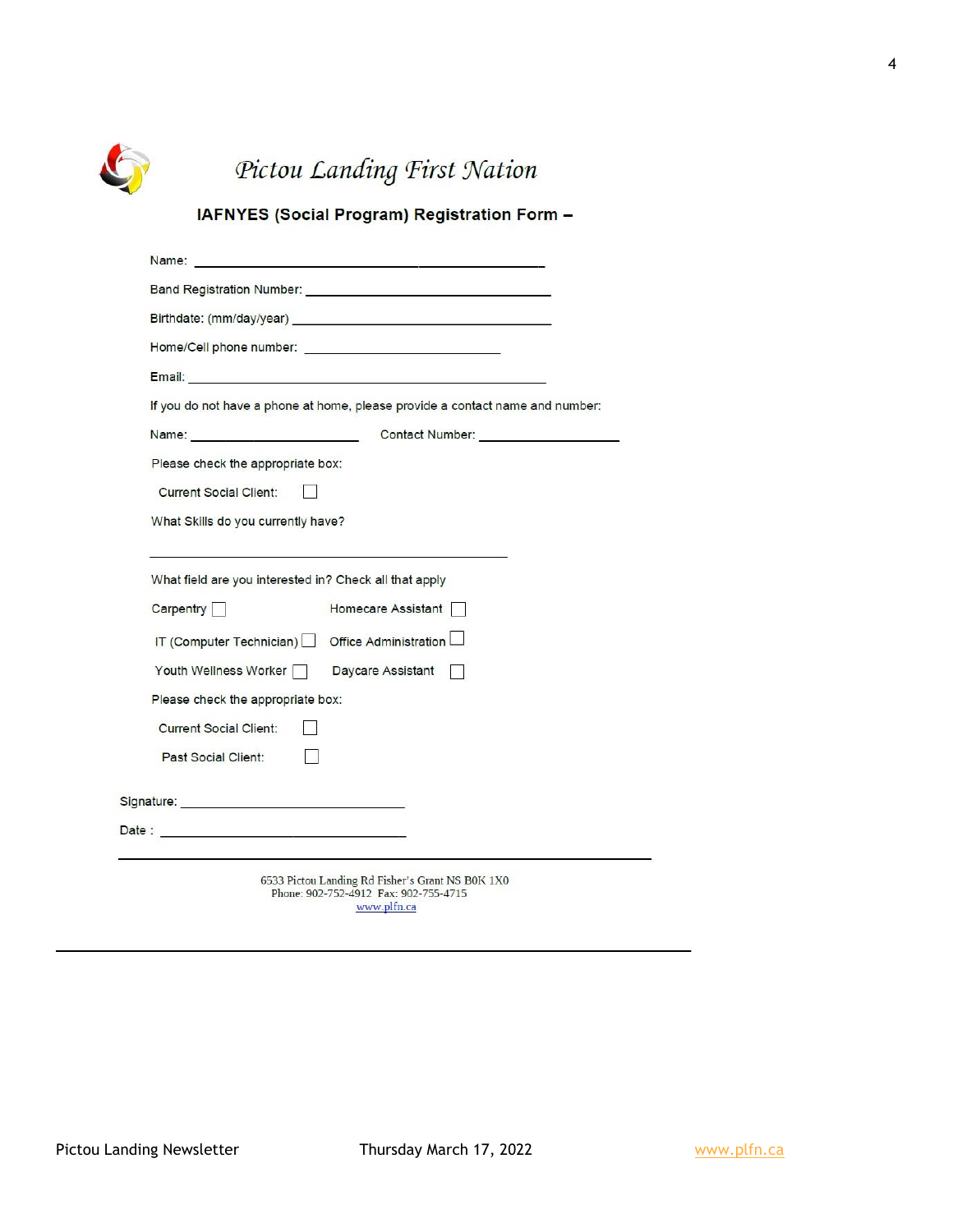## Notice from Waste Diversion Coordinator:

Please note there have been needles found in the community over the past week. We ask if you find a needle to contact the RCMP or you can contact April at 902.301.9811 as she has sharps containers and gloves to properly dispose of it. Please do not pick it up or try to remove it yourself, but let someone know immediately.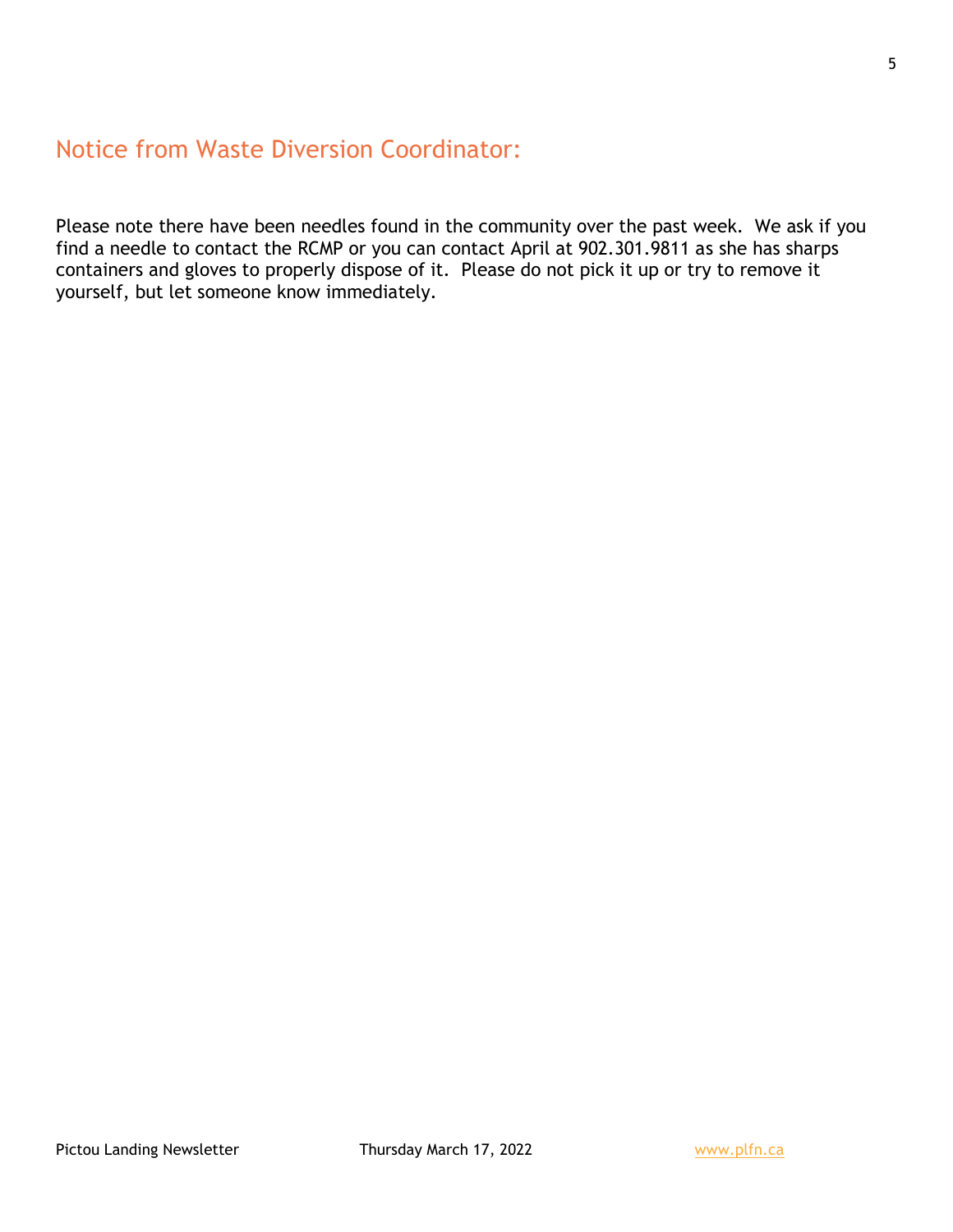

## **GARDENING BASICS**

**Ulnooweg Education Centre has partnered with Dalhousie University Faculty of Agriculture** to bring you an online Gardening Basics Course

Winter is a great time to learn about everything you would like to do in the summer, like gardening. We are offering an online Gardening Course where you can join us and learn the basics about gardening (plus a little more) from the comfort of your home.

All you need is access to the internet. You can complete this using your tablet, home computer, laptop or even your smart phone. You may complete this at your own pace. There will be a weekly time slot set aside where we can all meet online and discuss anything about the modules and topics you are working on.

As you complete and pass each module and assessment, you will receive a certificate of completion from Ulnooweg and DalAC.

For more information please email:

Dawn Matheson greenhouse@ulnoowegeducation.ca







Love to garden?

Wish you could grow your own food?

Not sure where to start?

Wish you could learn more in your spare time?

## **YOU CAN!!!!**

Ulnooweg Education Centre has created the Food Sustainability Project. They are offering an online Gardening Basics Course to anyone in the community that would be interested. With Covid over the last 2 years, they have seen how things (such as food and toilet paper availability) have not always been easy to get.

We feel that this is a great opportunity to share our gardening knowledge with communities. There is no cost to the Band and Community members, and they can work at their own pace completing all the modules, or just the ones that they would like to learn about.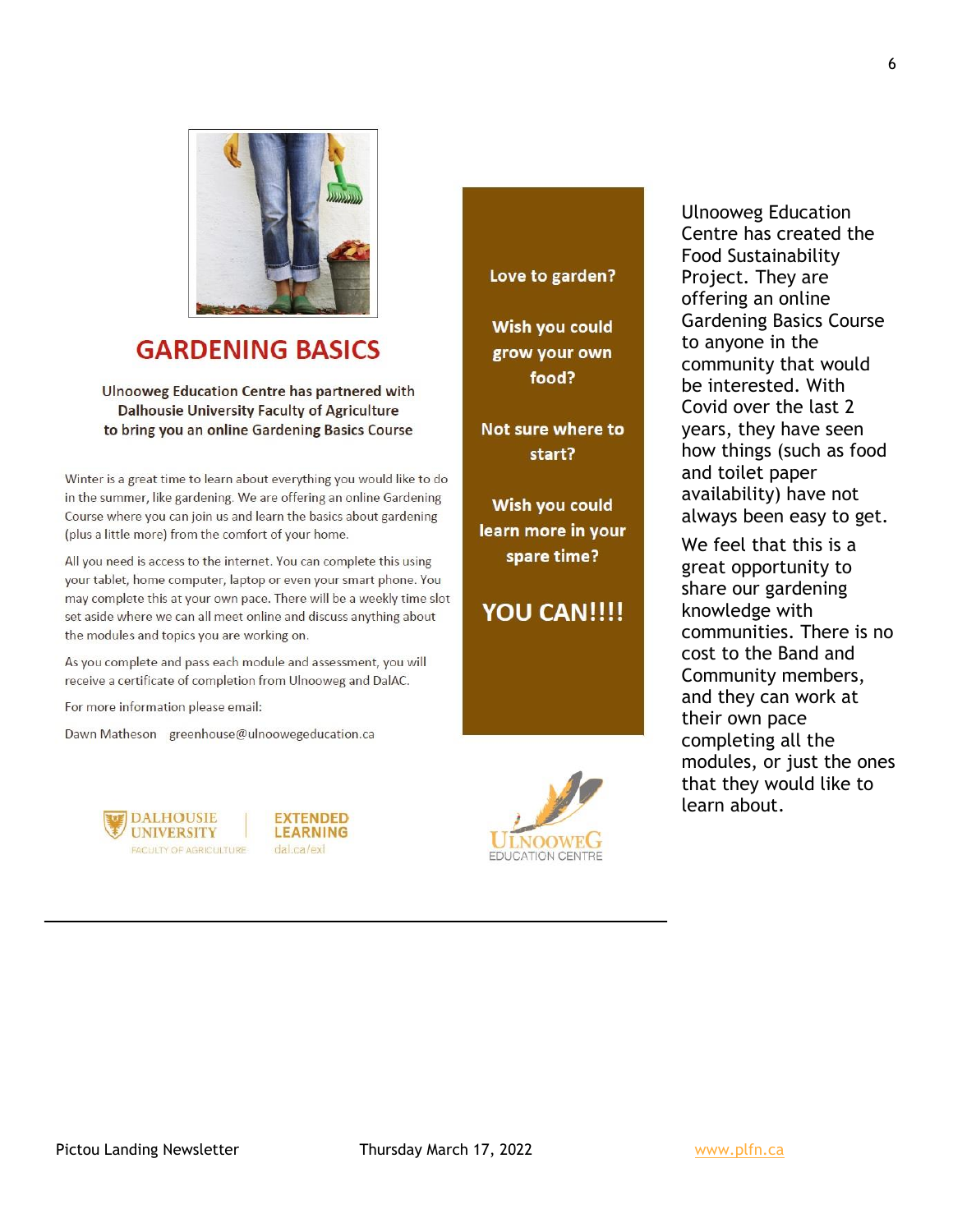# *Chief & Council Corner:*

Chief & Council meets on Monday March 21, 2022. To submit a letter or request please email [janet@plfn.ca](mailto:janet@plfn.ca) or [webmaster@plfn.ca](mailto:webmaster@plfn.ca) or you can drop off at the front desk of the Band Office.

A few highlights from the last meeting:

- Council has been working with the Financial Management Board to help develop and review some policies and procedures.
- CFO interviews took place last week, hope to have someone in place soon.
- The posting for the CEO just closed.
- Vicki Denny has started working at the Health Centre.
- Council approved oil top ups for all non-social clients this month.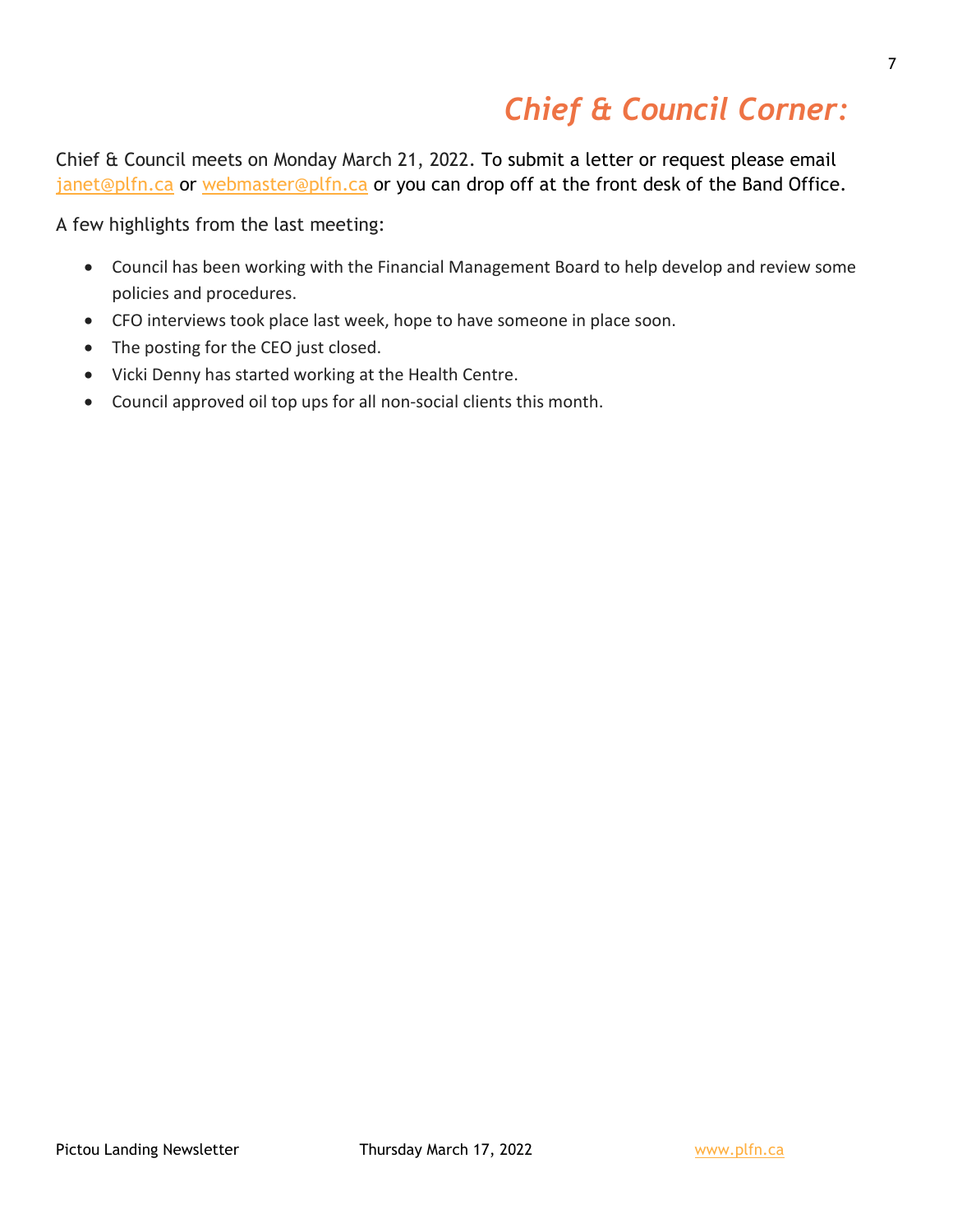# *PIKTUK EMPLOYMENT OPPORTUNITES:*

#### **Position: Gaming Center Security – Part time (2 positions)**

#### **Job Opportunity Details:**

Pictou Landing First Nations Gaming Center Security Officer who will be responsible for assisting with the overall security of Pictou Landing First Nations gaming center. He/she is responsible for the safety of Pictou Landing First Nations customers, employees and property. The Security Officer must instill a strong sense of safety to all customers and employees within Pictou Landing First Nations gaming center.

#### **Required Knowledge and Abilities**

- Previous experience as a Security Officer or in a related field required.
- Attention to detail in all areas of work.
- Must have a valid driver's license.
- Must be able to effectively follow and give directions.
- Must have first-aid and CPR certification.
- Must be able to complete required paperwork to report abnormalities or incidents.
- Must be able to sit or stand for long periods of time.
- Highly effective teamwork skills.
- Strong conflict management skills.
- Effective communication skills with individuals at all levels of the organization.
- Able to effectively communicate both verbally and in writing.
- Able to work well under pressure and provide good customer care.
- Strong work ethic and positive team attitude.

**Schedule**: on call as needed to be determined with supervisor, must be flexible to work days, evening and weekends.

#### **Compensation**: to be determined

Submit resume with three (3) references and a cover letter stating why you are the best candidate to:

Katie Paul, Director of Human Resources, fax 902-755-4715 or email katie.p@plfn.ca.

Deadline for applications is 3:00pm on Monday March 14, 2022. Late applications will not be accepted.

#### **Only qualified applicants will be contacted for an interview**.